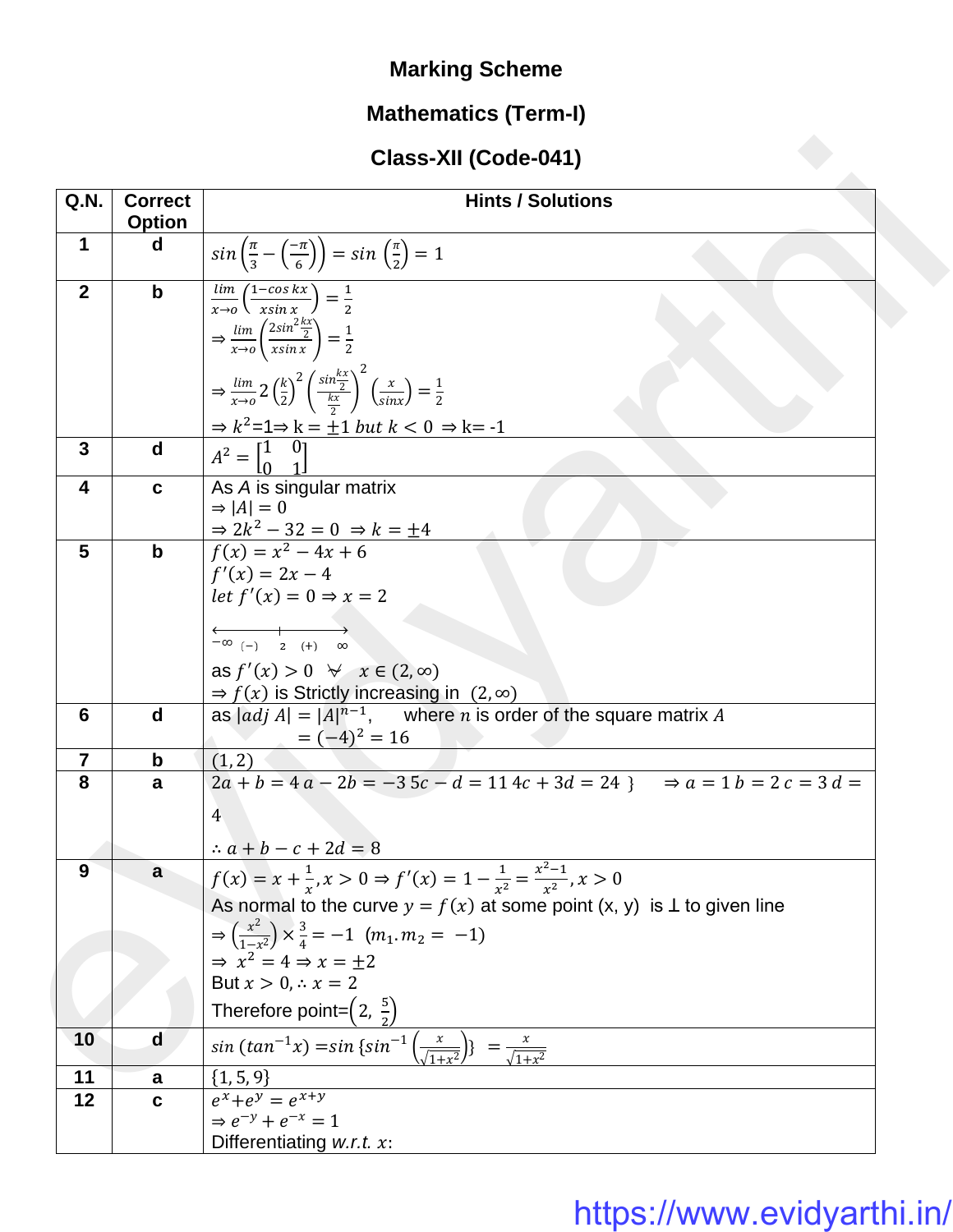|          |              | $\Rightarrow -e^{-y}\frac{dy}{dx} - e^{-x} = 0 \Rightarrow \frac{dy}{dx} = -e^{y-x}$                                              |
|----------|--------------|-----------------------------------------------------------------------------------------------------------------------------------|
| 13       | b            | $3 \times 5$                                                                                                                      |
| 14       | a            | $y = 5\cos x - 3\sin x \Rightarrow \frac{dy}{dx} = -5\sin x - 3\cos x$                                                            |
|          |              | $\Rightarrow \frac{d^2y}{dx^2} = -5\cos x + 3\sin x = -y$                                                                         |
| 15       | $\mathbf c$  | $adj A = \begin{bmatrix} 7 & -5 \\ 11 & 2 \end{bmatrix} \Rightarrow (adj A)' = \begin{bmatrix} 7 & 11 \\ -5 & 2 \end{bmatrix}$    |
| 16       | $\mathbf c$  | $\frac{x^2}{9} + \frac{y^2}{16} = 1 \Rightarrow \frac{2x}{9} + \frac{2y}{16} \frac{dy}{dx} = 0$                                   |
|          |              | $\Rightarrow$ slope of normal at any point $(x, y)$ to the curve $=$ $\frac{-dx}{dy}$ $=$ $\frac{9y}{16x}$                        |
|          |              | As tangent to the curve at the point $(x, y)$ is parallel to y-axis                                                               |
|          |              | $\Rightarrow \frac{9y}{16x} = 0 \Rightarrow y = 0$ and $x = \pm 3$                                                                |
|          |              | $\therefore$ points = ( $\pm$ 3,0)                                                                                                |
| 17       | $\mathbf b$  | $ A  = -7$                                                                                                                        |
|          |              | $\therefore \sum_{i=1}^{3} a_{i2}A_{i2} = a_{12}A_{12} + a_{22}A_{22} + a_{32}A_{32} =  A  = -7$                                  |
| 18       | $\mathbf d$  | $y = log (cos e^x)$                                                                                                               |
|          |              | Differentiating w.r.t. $x$ :                                                                                                      |
|          |              | $rac{dy}{dx} = \frac{1}{\cos(e^x)} \cdot (-\sin e^x) \cdot e^x$ (chain rule)                                                      |
|          |              | $\Rightarrow \frac{dy}{dx} = -e^x \tan e^x$                                                                                       |
| 19       | d            | Z is maximum 180 at points $C(15, 15)$ and $D(0, 20)$ .                                                                           |
| 20       | $\mathbf{c}$ | $\Rightarrow$ Z is maximum at every point on the line segment CD                                                                  |
|          |              | $f(x) = 2cosx + x$ , $x \in [0, \frac{\pi}{2}]$                                                                                   |
|          |              | $f'(x) = -2\sin x + 1$<br>Let $f'(x) = 0 \Rightarrow x = \frac{\pi}{6} \in [0, \frac{\pi}{2}]$                                    |
|          |              | $f(0) = 2$                                                                                                                        |
|          |              | $f\left(\frac{\pi}{6}\right) = \frac{\pi}{6} + \sqrt{3}$                                                                          |
|          |              |                                                                                                                                   |
|          |              | $f\left(\frac{\pi}{2}\right) = \frac{\pi}{2}$ $\Rightarrow$ least value of $f(x)$ is $\frac{\pi}{2}$ at $x = \frac{\pi}{2}$       |
|          |              | <b>Section-B</b>                                                                                                                  |
| 21       | d            | Let $y \in R(codomain)$ . Then for any $x, f(x) = y$<br>let $f(x_1)$<br>$= f(x_2)$ such that $x_1x_2 \in R$<br>$if x^3 = y$       |
|          |              | $\Rightarrow$ $x_1^3 = x_2^3$<br><i>i.e.</i> , $x = y^{\frac{1}{3}} \in R(domain)$                                                |
|          |              | $\Rightarrow$ $x_1 = x_2$<br>i.e., every element $y \in R(codomain)$ has a pre                                                    |
|          |              | $\Rightarrow$ f is one - one<br>image $y^{\frac{1}{3}}$ in R(domain)                                                              |
|          |              | $\Rightarrow$ f is onto                                                                                                           |
|          |              | $\therefore$ f is one-one and onto                                                                                                |
| 22       | a            | $x = a \sec\theta \Rightarrow \frac{dx}{d\theta} = a \sec\theta \tan\theta$                                                       |
|          |              | $y = b \tan \theta \Rightarrow \frac{dy}{d\theta} = b \sec^2 \theta$                                                              |
|          |              |                                                                                                                                   |
|          |              | $\therefore \frac{dy}{dx} = \frac{b}{a} \csc \theta$                                                                              |
|          |              | $\Rightarrow \frac{d^2y}{dx^2} = \frac{-b}{a} \csc\theta \cdot \cot\theta \cdot \frac{d\theta}{dx} = \frac{-b}{a^2} \cot^3\theta$ |
|          |              | $\therefore \frac{d^2y}{dx^2}\Big _{\theta=\frac{\pi}{a}} = \frac{-3\sqrt{3}b}{a^2}$                                              |
|          |              |                                                                                                                                   |
| 23<br>24 | C<br>a       | Z is minimum $-24$ at (0, 8)                                                                                                      |
|          |              | let $u = \sin^{-1}(2x\sqrt{1-x^2})$                                                                                               |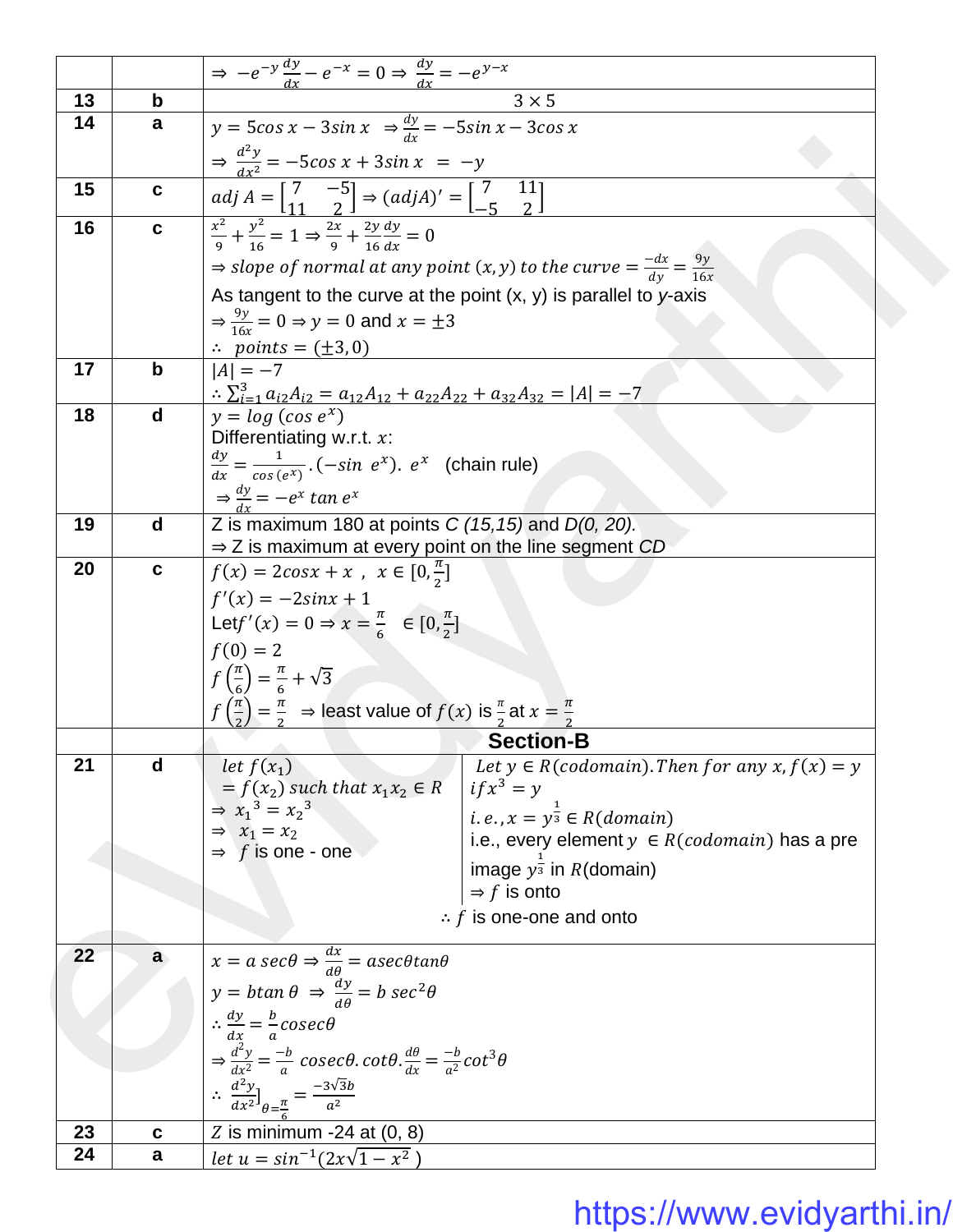|    |             | and $v = \sin^{-1}x$ , $-\frac{1}{\sqrt{2}} < x < \frac{1}{\sqrt{2}}$                                                                                                                                                                    |
|----|-------------|------------------------------------------------------------------------------------------------------------------------------------------------------------------------------------------------------------------------------------------|
|    |             | $\Rightarrow$ sin $v = x$ (1)                                                                                                                                                                                                            |
|    |             | Using $(1)$ , we get:                                                                                                                                                                                                                    |
|    |             | $=sin^{-1}(2\sin v \cos v) = \sin^{-1}(\sin 2 v)$                                                                                                                                                                                        |
|    |             | $\Rightarrow u = 2v, -\frac{\pi}{2} < 2v < \frac{\pi}{2}$                                                                                                                                                                                |
|    |             | Differentiating u with respect to v, we get: $\frac{du}{dx} = 2$                                                                                                                                                                         |
| 25 | d           | $AB = 6I \Rightarrow B^{-1} = \frac{1}{6}A$<br>$f'(x) = 6(x^2 - x - 6) = 6(x - 3)(x + 2)$                                                                                                                                                |
| 26 | $\mathbf b$ |                                                                                                                                                                                                                                          |
|    |             | As $f'(x) < 0 \forall x \in (-2, 3)$                                                                                                                                                                                                     |
| 27 | a           | $\Rightarrow$ $f(x)$ is strictly decreasing in (-2,3)                                                                                                                                                                                    |
|    |             | $tan^{-1}\left(\frac{\sqrt{1+cos x}+\sqrt{1-cos x}}{\sqrt{1+cos x}-\sqrt{1-cos x}}\right)$                                                                                                                                               |
|    |             | $= \tan^{-1}\left(\frac{-\sqrt{2}\cos\frac{x}{2}+\sqrt{2}\sin\frac{x}{2}}{-\sqrt{2}\cos\frac{x}{2}-\sqrt{2}\sin\frac{x}{2}}\right)$ , $\pi < x < \frac{3\pi}{2} \Rightarrow \frac{\pi}{2} < \frac{x}{2} < \frac{3\pi}{4}$                |
|    |             |                                                                                                                                                                                                                                          |
|    |             | $= \tan^{-1}\left(\frac{\cos\frac{x}{2}-\sin\frac{x}{2}}{\cos\frac{x}{2}+\sin\frac{x}{2}}\right) = \tan^{-1}\left(\frac{1-\tan\frac{x}{2}}{1+\tan\frac{x}{2}}\right) = \tan^{-1}\left(\tan\left(\frac{\pi}{4}-\frac{x}{2}\right)\right)$ |
|    |             |                                                                                                                                                                                                                                          |
|    |             | $\frac{-\frac{\pi}{4} - \frac{x}{2}}{4^2 - 2A}, \frac{-\frac{\pi}{4} - \frac{x}{4} - \frac{x}{2} > -\frac{\pi}{2}}{4^2 - 2A}$                                                                                                            |
| 28 | C           |                                                                                                                                                                                                                                          |
|    |             | $\Rightarrow  A^2  =  2A $                                                                                                                                                                                                               |
|    |             | $\Rightarrow$ $ A ^2 = 2^3  A $ as $ kA  = k^n  A $ for a square matrix of order n                                                                                                                                                       |
|    |             | $\Rightarrow$ either $ A  = 0$ or $ A  = 8$                                                                                                                                                                                              |
|    |             | But A is non-singular matrix                                                                                                                                                                                                             |
|    |             | $\therefore  A  = 8^2 = 64$                                                                                                                                                                                                              |
| 29 | $\mathbf b$ | $f'(x) = 1 - \sin x \Rightarrow f(x) \ge 0 \quad \forall x \in R$                                                                                                                                                                        |
|    |             | $\Rightarrow$ no value of b exists                                                                                                                                                                                                       |
| 30 | C           | $a = b - 2$ and $b > 6$                                                                                                                                                                                                                  |
|    |             | $\Rightarrow$ (6,8) $\in$ R                                                                                                                                                                                                              |
| 31 | a           | $f(x) = \frac{x}{x} = -1$ , $x < 0$ -1, $x \ge 0$                                                                                                                                                                                        |
|    |             | $\Rightarrow$ f(x) = -1 $\forall$ x $\in$ R                                                                                                                                                                                              |
|    |             | $\Rightarrow$ $f(x)$ is continous $\forall x \in R$ as it is a constant function                                                                                                                                                         |
| 32 | $\mathbf b$ | $kA = \begin{bmatrix} 0 & 2k \\ 3k & -4k \end{bmatrix} = \begin{bmatrix} 0 & 3a \\ 2b & 24 \end{bmatrix}$                                                                                                                                |
|    |             | $\Rightarrow k = -6$ , $a = -4$ and $b = -9$                                                                                                                                                                                             |
| 33 |             | Corner points of feasible region $Z = 30x + 50y$                                                                                                                                                                                         |
|    | C           | 150<br>(5,0)                                                                                                                                                                                                                             |
|    |             | (9,0)<br>270                                                                                                                                                                                                                             |
|    |             | (0,3)<br>150                                                                                                                                                                                                                             |
|    |             | (0,6)<br>300                                                                                                                                                                                                                             |
|    |             | Minimum value of Z occurs at infinitely many points                                                                                                                                                                                      |
| 34 | C           | $f'(x) = \frac{-2x^2 - 10x + 100}{\sqrt{100 - x^2}}$                                                                                                                                                                                     |
|    |             | $f'(x) = 0 \Rightarrow x = -10$ or 5, But $x > 0 \Rightarrow x = 5$                                                                                                                                                                      |
|    |             |                                                                                                                                                                                                                                          |
|    |             | $f''(x) = \frac{2x^3 - 300x - 1000}{(100 - x)^{\frac{3}{2}}} \Rightarrow f^{''}(5) = \frac{-30}{\sqrt{75}} < 0$                                                                                                                          |
|    |             | $\Rightarrow$ Maximum area of trapezium is 75 $\sqrt{3}$ cm <sup>2</sup> when x = 5                                                                                                                                                      |
| 35 | d           | $(I - A)3 - 7A = I + A + 3A + 3A - 7A = I$                                                                                                                                                                                               |
| 36 | $\mathbf c$ | $\frac{-\pi}{2} < y < \frac{\pi}{2}$                                                                                                                                                                                                     |
|    |             |                                                                                                                                                                                                                                          |